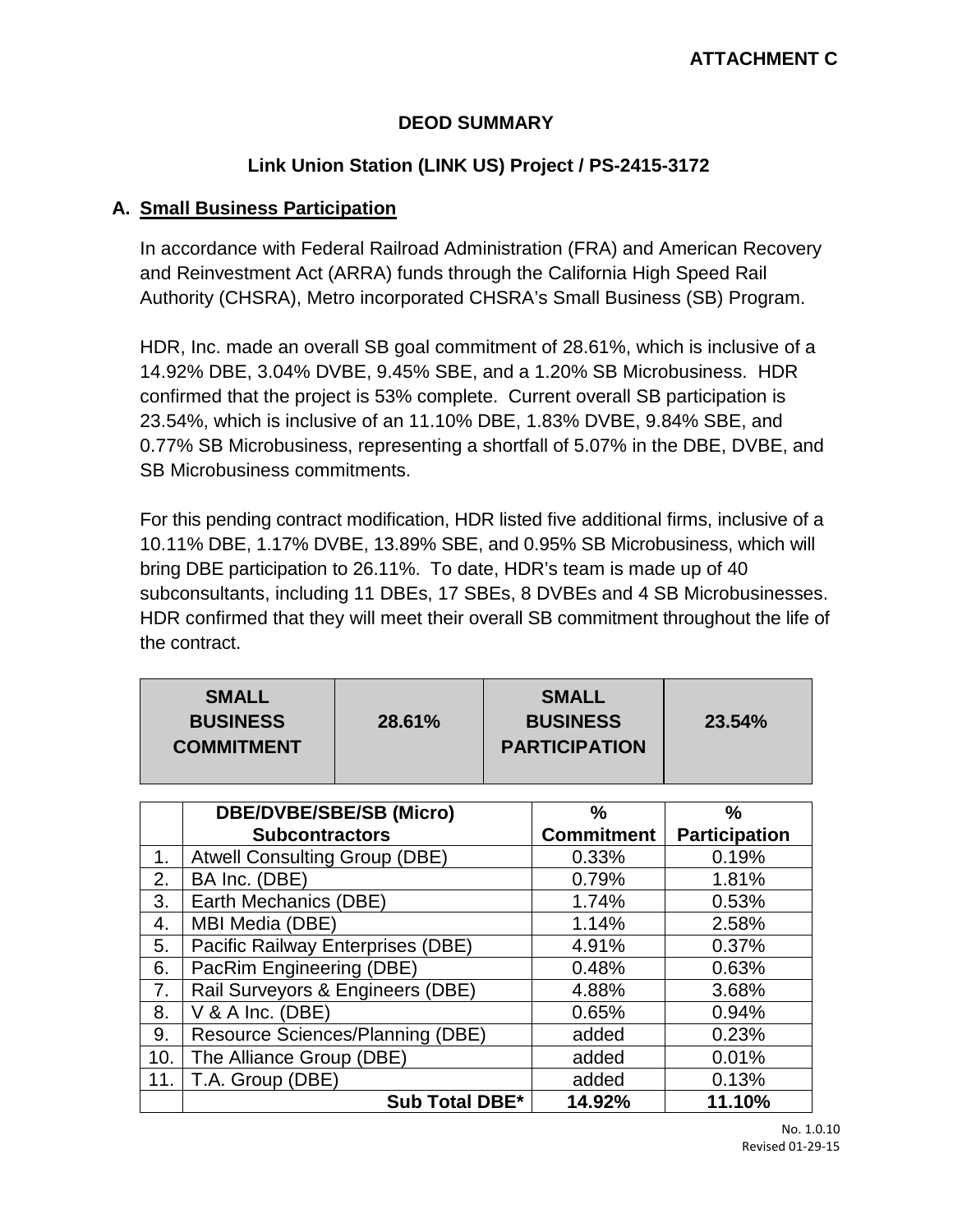|                                          |                                                                                                                                                                                                                                                                                                                                                                                | 0.00%                            |
|------------------------------------------|--------------------------------------------------------------------------------------------------------------------------------------------------------------------------------------------------------------------------------------------------------------------------------------------------------------------------------------------------------------------------------|----------------------------------|
|                                          |                                                                                                                                                                                                                                                                                                                                                                                | 0.20%                            |
|                                          |                                                                                                                                                                                                                                                                                                                                                                                | 0.04%                            |
|                                          |                                                                                                                                                                                                                                                                                                                                                                                | 0.63%                            |
|                                          | 0.25%                                                                                                                                                                                                                                                                                                                                                                          | 0.00%                            |
|                                          | 0.12%                                                                                                                                                                                                                                                                                                                                                                          | 0.00%                            |
| <b>ZMAssociates Environmental (DVBE)</b> | added                                                                                                                                                                                                                                                                                                                                                                          | 0.47%                            |
|                                          | added                                                                                                                                                                                                                                                                                                                                                                          | 0.49%                            |
|                                          | 3.04%                                                                                                                                                                                                                                                                                                                                                                          | 1.83%                            |
|                                          | 8.01%                                                                                                                                                                                                                                                                                                                                                                          | 2.00%                            |
| FPL & Associates (SBE)                   | 1.13%                                                                                                                                                                                                                                                                                                                                                                          | 0.50%                            |
| Blair, Church & Flynn (SBE)              | 0.31%                                                                                                                                                                                                                                                                                                                                                                          | 0.14%                            |
| <b>GPA Consulting (SBE)</b>              | added                                                                                                                                                                                                                                                                                                                                                                          | 0.81%                            |
| Paleo Solutions (SBE)                    | added                                                                                                                                                                                                                                                                                                                                                                          | 0.09%                            |
| Thomas Frawley Consulting (SBE)          | added                                                                                                                                                                                                                                                                                                                                                                          | 0.00%                            |
| <b>S&amp;K Engineers (SBE)</b>           | added                                                                                                                                                                                                                                                                                                                                                                          | 0.28%                            |
| W2 Designs, Inc. (SBE)                   | added                                                                                                                                                                                                                                                                                                                                                                          | 0.50%                            |
| <b>IDC Consulting Engineers (SBE)</b>    | added                                                                                                                                                                                                                                                                                                                                                                          | 0.22%                            |
| D'Leon Consulting (SBE)                  | added                                                                                                                                                                                                                                                                                                                                                                          | 0.45%                            |
|                                          | added                                                                                                                                                                                                                                                                                                                                                                          | 0.83%                            |
| Guida Surveying (SBE)                    | added                                                                                                                                                                                                                                                                                                                                                                          | 1.20%                            |
| Penco Engineering (SBE)                  | added                                                                                                                                                                                                                                                                                                                                                                          | 1.36%                            |
| C2PM (SBE)                               | added                                                                                                                                                                                                                                                                                                                                                                          | 1.10%                            |
| <b>VCA Engineers (SBE)</b>               | added                                                                                                                                                                                                                                                                                                                                                                          | 0.36%                            |
| <b>Fariba Nation Consulting (SBE)</b>    | added                                                                                                                                                                                                                                                                                                                                                                          | 0.00%                            |
| Lentini Design & Marketing (SBE)         | added                                                                                                                                                                                                                                                                                                                                                                          | 0.00%                            |
| Sub Total SBE*                           | 9.45%                                                                                                                                                                                                                                                                                                                                                                          | 9.84%                            |
|                                          | 0.13%                                                                                                                                                                                                                                                                                                                                                                          | 0.23%                            |
| Jacobus & Yuang, Inc. (SB Micro)         | 0.30%                                                                                                                                                                                                                                                                                                                                                                          | 0.35%                            |
| Morcos Group (SB Micro)                  | 0.48%                                                                                                                                                                                                                                                                                                                                                                          | 0.02%                            |
| Acoustic Strategies Inc.                 | 0.29%                                                                                                                                                                                                                                                                                                                                                                          | 0.17%                            |
| Sub Total SB Micro*                      | 1.20%                                                                                                                                                                                                                                                                                                                                                                          | 0.77%                            |
| <b>TOTAL</b>                             | 28.61%                                                                                                                                                                                                                                                                                                                                                                         | 23.54%                           |
|                                          | Abacus/Rubicon Engineering (DVBE)<br>Cal Vada Surveying (DVBE)<br>The REM Engineering (DVBE)<br><b>Schwab Engineering (DVBE)</b><br>Value Management Institute (DVBE)<br>Aurora Industrial Hygiene (DVBE)<br>OhanaVets, Inc. (DVBE)<br>Sub Total DVBE*<br>20.   WKE, Inc. (SBE)<br>22. l<br><b>Aguilar Associates (SBE)</b><br><b>AirX Utility Surveyors (SB Micro)</b><br>37. | 0.33%<br>0.34%<br>1.76%<br>0.24% |

 *\* Defined as Small Business under the CHSRA SB Program*

## **B. Living Wage and Service Contract Worker Retention Policy Applicability**

The Living Wage and Service Contract Worker Retention Policy is not applicable to this modification.

#### **C. Prevailing Wage Applicability**

Prevailing Wage requirements are applicable to this project. DEOD will continue to monitor contractors' compliance with the State of California Department of Industrial